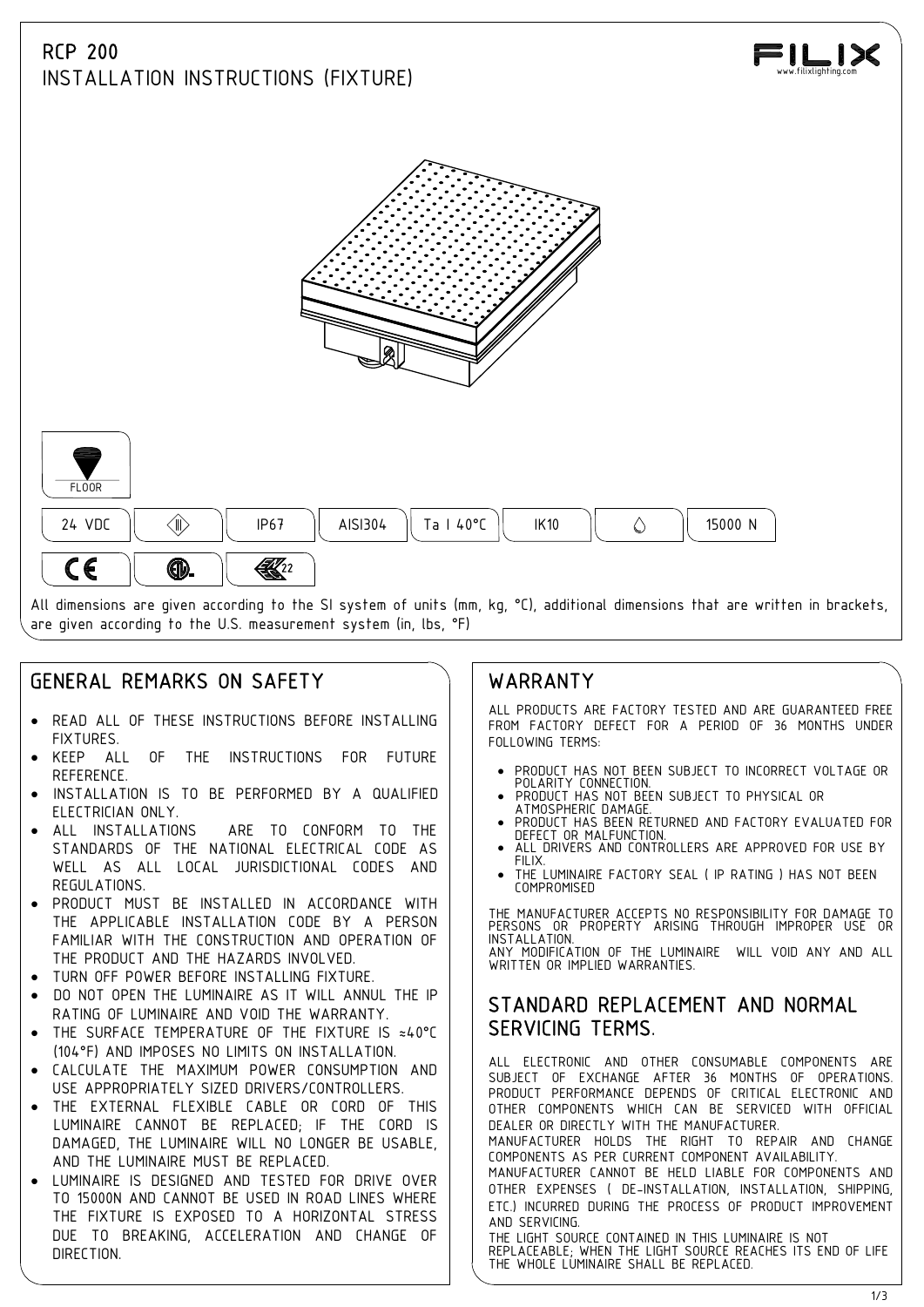#### **WIRING**

#### WIRE MARKINGS

-<br>WIRE MARKINGS<br>HEACK WIRE LED COLOR<br>- BLACK WIRE + BLACK WIRE<br>- WHITE WIRE + BLACK WIRE<br>-- SILUE WIRE -- BLUE WIRE<br>-- BLUE WIRE<br>-- BLUE WIRE<br>-- BLUE WIRE<br>-- BLUE WIRE - WIRE MARKINGS<br>- WHITE WIRE LED COLOR<br>- WHITE WIRE - WHITE WIRE - WHITE WIRE<br>- WHITE WIRE - GREEN WIRE - GREEN WIRE<br>- B BLUE WIRE - B BLUE WIRE<br>- B BLUE WIRE OPTION WITH SINGLE LED COLOR

- 
- 
- OPTION WITH RGB LED COLOR
- 
- 
- 
- 



CONTROL GEAR USED TO POWER THIS LUMINAIRE SHALL BE SELV TYPE; HIGHEST ALLOWED Uout TO BE MAX 10% OF THE NOMINAL VOLTAGE OF CONTROL GEAR;MAXIMUM ALLOWED WIRING DISTANCE BETWEEN CONTROL GEAR AND LUMINAIRE WITH STANDARD SUPPLIED CABLE IS 9 m OR 30'. INSTALLATION OF LONGER WIRING LENGTHS SHOULD BE DISCUSSED WITH MANUFACTURER PRIOR THE FIXTURE ORDERING. WHERE LUMINAIRE IS DELIVERED WITH CONNECTING LEADS AND WITHOUT A MEANS OF CONNECTION TO THE POWER SUPPLY TERMINAL BLOCKS MAY BE USED (TERMINAL BLOCKS NOT SUPPLIED BY MANUFACTURER). TERMINAL BLOCKS SHALL BE IN THE SAME IP RATING AS THE LUMINAIRE ITSELF, WITH RATED VOLTAGE OF MIN. 400 V AND RATED CONNECTION CAPACITY OF 10A. CONNECTION WIRE ENDS COMING FROM POWER SUPPLY TO BE PREPARED AS TERMINAL BLOCK MANUFACTURER RECOMMENDS. TERMINAL BLOCK SHOULD BE PLACED IN A LOCATION WHERE IT DOESN'T NOT AFFECT THE LUMINAIRE OPERATION.